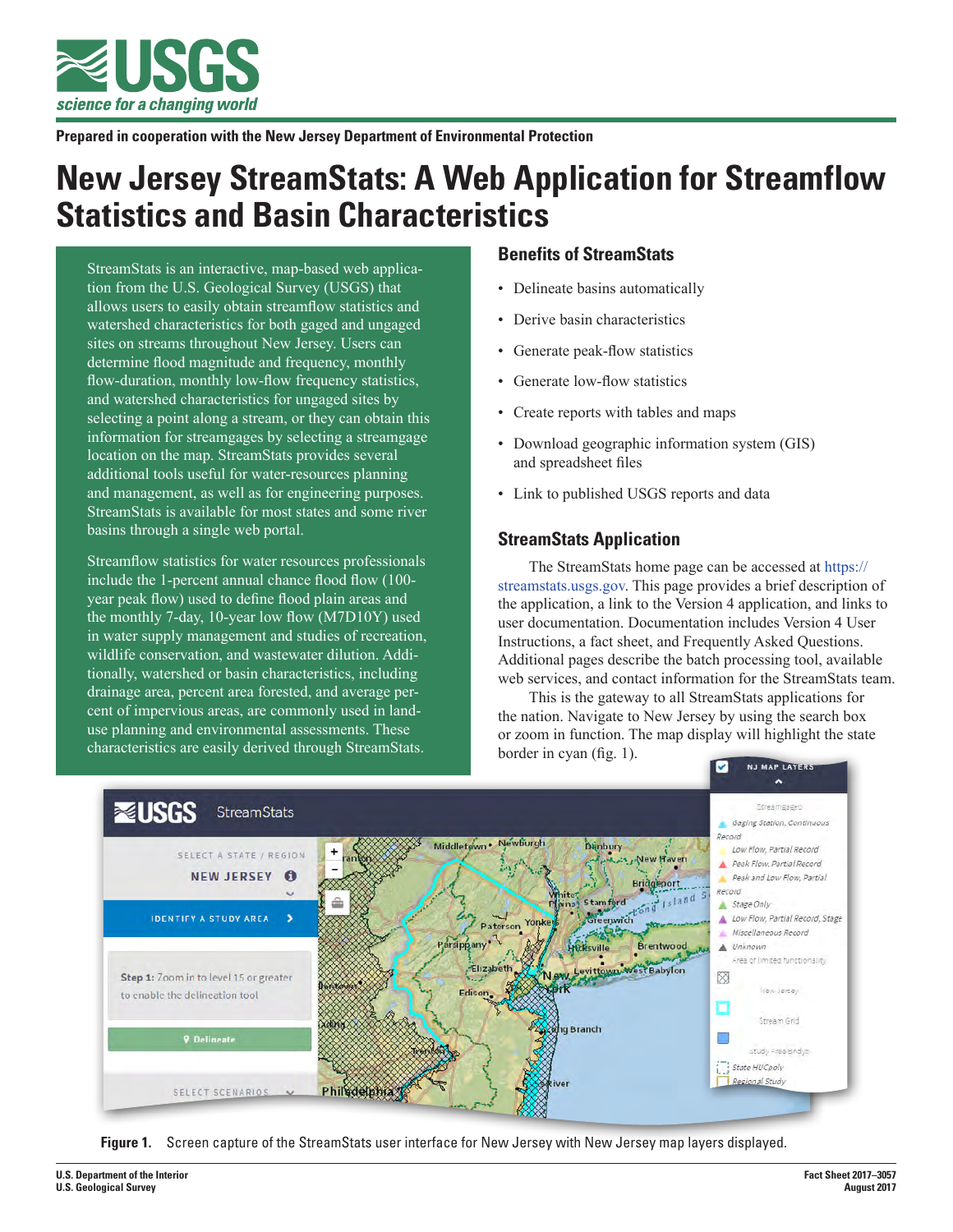The sidebar area to the left of the map in the User Interface (UI) provides buttons to obtain information for ungaged sites. Users can obtain drainage-basin delineations, basin characteristics, and estimates of flow statistics for any ungaged site in New Jersey using four steps.

- 1. **Identify A Study Area**—Zoom into the location of interest and select New Jersey as the study area in the sidebar.
- 2. **Delineate Basin**—When the process is complete, the delineated basin will appear in yellow on the map (fig. 2).
- 3. **Select Scenarios and Basin Characteristics**
- 4. **Build A Report**—After StreamStats computes the flow statistics and basin characteristics, the selected basin characteristics appear (fig. 3).

Basin characteristics are used as explanatory variables in the statistical analyses to develop the regression equations for estimating peak-flow and low-flow statistics in New Jersey (table 1).

# **Streamflow Statistics**

The USGS collects streamflow data at many sites across New Jersey, including continuous-record streamgage stations and partial-record stations. Data such as gage height, also known as the water surface elevation or stage, are collected continuously at streamgages. Discharge, or streamflow, is



**Figure 2.** Screen capture of StreamStats sidebar as it appears after delineating a drainage basin.



| Parameter<br>Code | <b>Parameter Description</b>                                                                                                                                | Value Unit |                 |
|-------------------|-------------------------------------------------------------------------------------------------------------------------------------------------------------|------------|-----------------|
| DRNAREA           | Area that drains to a point on a stream                                                                                                                     | 17         | square<br>miles |
| CSL10 85          | Change in elevation divided by length between points 10 and 85<br>percent of distance along main channel to basin divide - main<br>channel method not known | 7.47       | feet per<br>mi  |
| STORAGE           | Percentage of area of storage (lakes ponds reservoirs wetlands)                                                                                             | 23         | percent         |
| POPDENS           | <b>Basin Population Density</b>                                                                                                                             | 491        | persons<br>per  |

| Code     | <b>Parameter Name</b>            |      | Value Units                | Limit | Limit |
|----------|----------------------------------|------|----------------------------|-------|-------|
| DRNAREA  | Drainage Area                    | 17   | square miles               | 0.18  | 124   |
| CSL10 85 | Stream Slope 10 and 85<br>Method | 7.47 | feet per mi                | 1.79  | 39.6  |
| POPDENS  | <b>Basin Population Density</b>  | 491  | persons per square<br>mile | 6     | 1387  |
| STORAGE  | Percent Storage                  | 23   | percent                    | 3.04  | 46.3  |

Peak-Flow Statistics Flow Report (100 Percent (17.1 square miles) Peak Duter Coastal Region 2009 5167)

| <b>Statistic</b>               |      | Value Unit     | Average standard error of<br>estimate                                                                                                                                                | <b>Equivalent years of</b><br>record |
|--------------------------------|------|----------------|--------------------------------------------------------------------------------------------------------------------------------------------------------------------------------------|--------------------------------------|
| 2 Year Peak Flood              | 230  | $ft^{4}3/s$ 49 |                                                                                                                                                                                      | $\mathbf{1}$                         |
| 5 Year Peak Flood              | 359  | ftA3/S.49.4    |                                                                                                                                                                                      | $\overline{2}$                       |
| 10 Year Peak<br>Flood          | 455  | ft43/s 50.5    |                                                                                                                                                                                      | 3                                    |
| 25 Year Peak<br>Flood          | 584  | HA3/s 52.6     |                                                                                                                                                                                      | $\overline{4}$                       |
| 50 Year Peak<br>Flood          | 679  | ft43/s 54.7    |                                                                                                                                                                                      | 5                                    |
| 100 Year Peak<br>Flood         | 785  | $ftA3/s$ 57.1  |                                                                                                                                                                                      | $\mathsf{S}$                         |
| 500 Year Peak<br>Flood         | 1030 | ft43/s 63.9    |                                                                                                                                                                                      | $\ddot{\sigma}$                      |
| Peak-Flow Statistics Citations |      |                |                                                                                                                                                                                      |                                      |
| 2009-5167, 51 p.               |      |                | Walson, K.M., and Schopp, R.D., 2009, Methodology for estimation of flood magnitude and<br>frequency for New Jersey streams, U.S. Geological Survey Scientific Investigations Report |                                      |

**Figure 3.** Screen capture of the StreamStats Report with map frame showing a basin delineation and table of results for peak-flow statistics in New Jersey.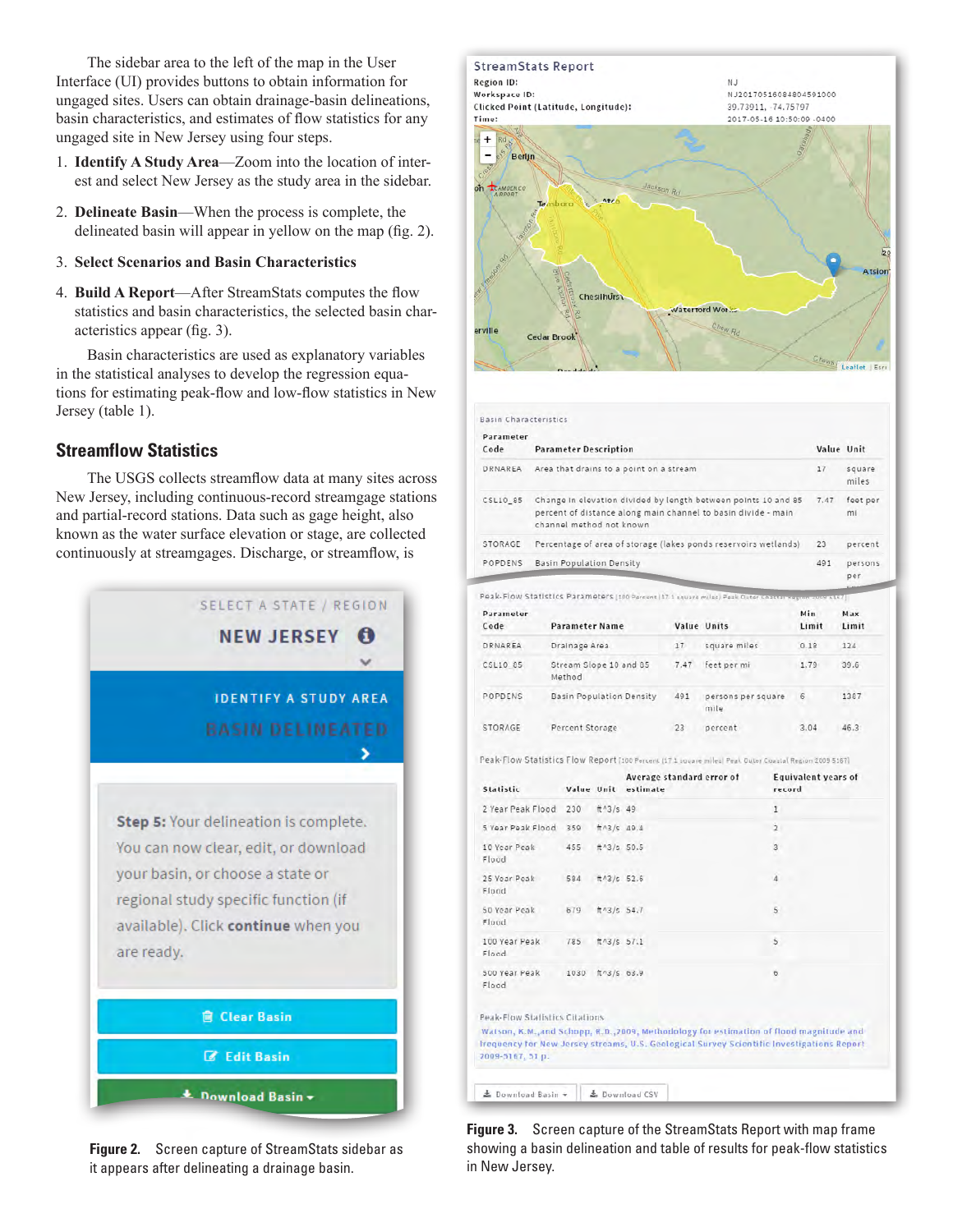#### **Table 1.** Definitions of basin characteristics available for New Jersey in StreamStats.

| <b>Parameter</b><br>code | <b>Characteristic name</b>     | <b>Parameter description</b>                                                                                                                            | <b>Unit</b>            |
|--------------------------|--------------------------------|---------------------------------------------------------------------------------------------------------------------------------------------------------|------------------------|
| <b>DRNAREA</b>           | Drainage area                  | Area that drains to a point on a stream                                                                                                                 | Square miles           |
| <b>CSL10 85</b>          | Channel slope                  | Change in elevation divided by length between points 10 and 85 percent of<br>distance along main channel to basin divide; main channel method not known | Feet per mile          |
| <b>FOREST</b>            | Percent forested               | Percentage of area covered by forest                                                                                                                    | % of basin area        |
| <b>STORAGE</b>           | Percent water storage          | Percentage of area of storage (lakes, ponds, reservoirs, wetlands)                                                                                      | % of basin area        |
| <b>POPDENS</b>           | Population density             | Basin population density                                                                                                                                | People per square mile |
|                          | PERMSSUR Soil permeability     | Area-weighted average soil permeability from NRCS SSURGO database                                                                                       | Inches per hour        |
|                          | APRAVPRE April precipitation   | Mean April precipitation                                                                                                                                | Inches                 |
| <b>JUNAVPRE</b>          | June precipitation             | Mean June precipitation                                                                                                                                 | Inches                 |
| LC11IMP                  | Percent impervious<br>surfaces | Average percentage of impervious area determined from NLCD 2011<br>impervious dataset                                                                   | % of basin area        |
| LC11DEV                  |                                | Percent urban land use Percentage of developed (urban) land from NLCD 2011 classes 21–24                                                                | % of basin area        |

[%, percent; NRCS, Natural Resources Conservation Service; SSURGO, Soil Survey Geographic database; NLCD, National Land Cover Database]

the volume of water passing a location in a stream over a unit of time. It is determined by its relation to stage. Periodic measurements of high flow or low flow are collected at partial-record stations specifically to support the calculation of flow statistics. These data, collected over years, are the foundation for the statistics available for New Jersey data-collection stations through StreamStats. The locations of the stations are shown in the UI as triangles of various colors, depending on the type of data that are collected. Information on streamgages can be accessed by clicking on the *Exploration Tools* button (looks like a toolbox) near the top left on the map, then on the *Query Streamgages* button on the tool list that will appear, and finally on a station of interest on the map.

The *About* button in the black banner above the StreamStats map frame provides access to the *State/Regional Info* page for New Jersey, which identifies the statistics that StreamStats can compute for ungaged sites and provides (1) citations for the reports that contain the equations, with hyperlinks to the online versions; (2) a link to a page that describes how the basin characteristics are computed; (3) notes of particular interest about using StreamStats for New Jersey; and (4) acknowledgement of the agencies that cooperated with the USGS to implement StreamStats.

#### **Flood Magnitude and Frequency Statistics**

StreamStats for New Jersey can be used to estimate peak flood discharges for seven annual exceedance probabilities (AEP; 0.5, 0.2, 0.1, 0.04, 0.02, 0.01, and 0.002) for ungaged, unregulated or slightly regulated, non-tidal streams in New Jersey. These AEPs correspond to recurrence intervals of 2, 5, 10, 25, 50, 100, and 500 years, respectively. An AEP of 0.01 means there is a 1-percent chance that a specific streamflow will be equaled or exceeded at a given location in a given year. The recurrence interval for a given AEP is determined by dividing 1 by the AEP; therefore, an AEP of 0.01 is equivalent to a 100 year recurrence interval.

#### **Low-Flow Statistics**

StreamStats for New Jersey can be used to estimate monthly flow-duration and monthly low-flow frequency statistics for ungaged streams in Coastal Plain and non-coastal regions of New Jersey for baseline and current land- and water-use conditions. The equations were developed to estimate 87 different streamflow statistics, which include the monthly 99-, 90-, 85-, 75-, 50-, and 25-percentile flow-durations of the minimum 1-day daily flow; the August–September 99-, 90-, and 75-percentile minimum 1-day daily flow; and the monthly 7-day, 10-year low-flow frequency (Watson and McHugh, 2014).

## **Exploratory Tools**

In addition to the Query Streamgages tool for obtaining streamgage information, the Exploration Tools menu (found by clicking on the toolbox icon in the top left corner of the map) includes several useful tools (fig. 4).

#### **Recent Improvements**

A new and improved digital topographic dataset, called a digital elevation model (DEM), was prepared by the State of New Jersey and has been integrated into StreamStats. The horizontal resolution of the DEM is 10 feet. The vertical accuracy for each cell is 1.1 feet. The previous version of StreamStats was produced using a 32.8-foot grid with a relative vertical accuracy of 5.4 feet. The higher resolution allows for improved calculations of basin characteristics and refined estimates of streamflow.

The national web application has recently been upgraded from Version 3 to Version 4. Version 4 offers a seamless user interface for all states and selected river basins. Users can easily step through the interface work flow to obtain results from identifying a study area to building a report of results with maps.